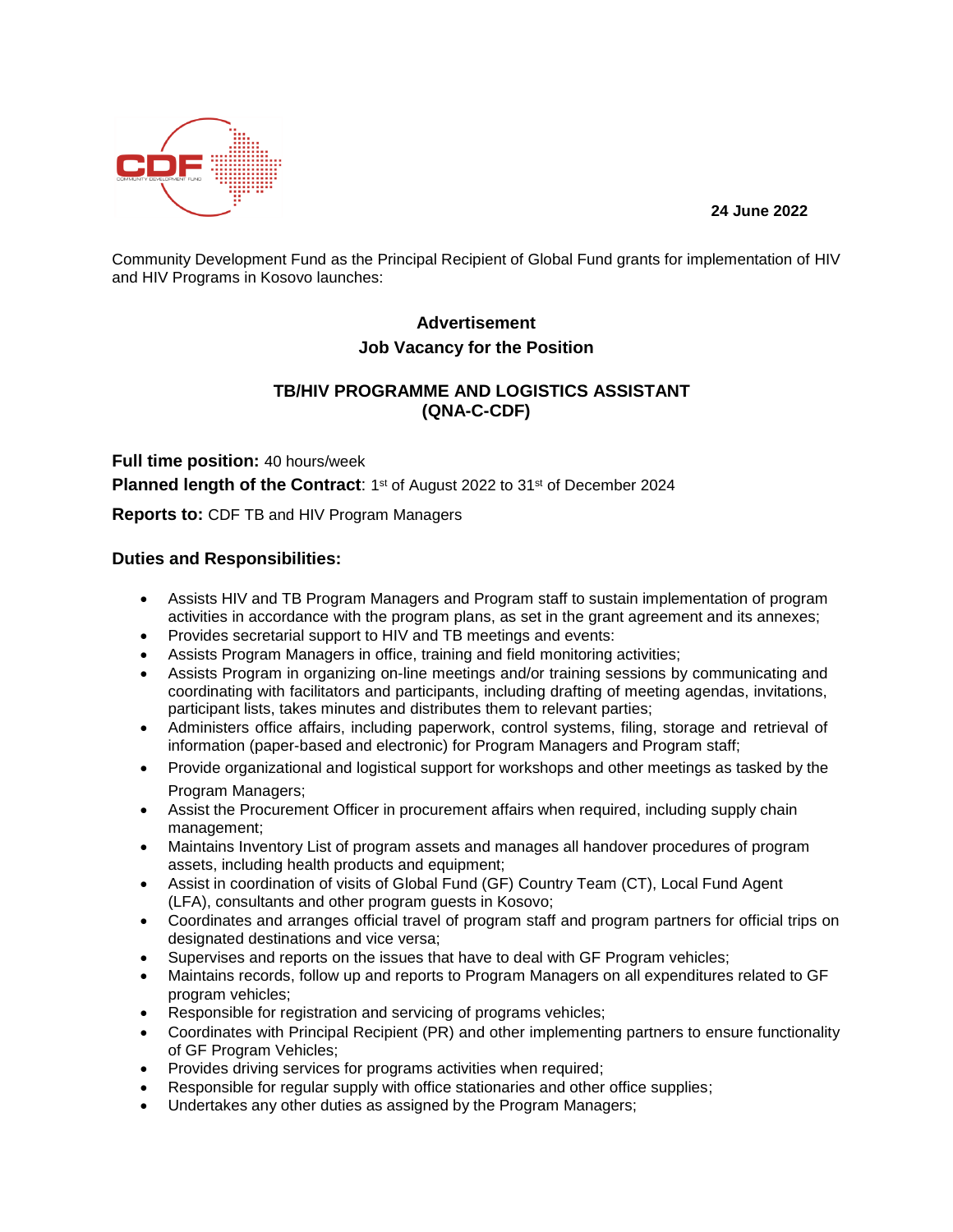• Program Assistant is directly responsible to the Program Manager;

## **Corporate Competencies:**

- Demonstrates integrity by modelling values and ethical standards;
- Promotes the vision, mission, and strategic goals of CDF;
- Displays cultural, gender, religion, race, nationality and age sensitivity and adaptability;
- Treats all people fairly without favoritism.

## **Functional Competencies:**

- Fully proficient computer skills and use of relevant software and other applications, e.g. word processing, excel spreadsheets, internet, power point and experience in handling of web-based management systems;
- Ability and sensitivity to work with a wide cross-section of partners, including Government, I/NGOs and private sector;
- Ability to form and maintain relationships through team work and needed networking;
- Builds strong relationships with clients, focuses on impact and result for the client and responds positively to feedback;
- A self-starter and able to inspire and influence action;
- Seeks and applies knowledge, information and best practices inside and outside CDF
- Consistently approaches work with energy and a positive, constructive attitude;
- Demonstrates openness to change and ability to manage complexities;
- Excellent interpersonal skills, proven networking, team building, organizational and communication skills.
- Demonstrated capacity to undertake assigned responsibilities and work under pressure;
- An excellent team player.

# **Required Qualifications and Experience:**

#### **Education:**

University degree, preferably in administration, social sciences, international relations, law or any related area will be considered as an advantage.

#### **Experience:**

- A minimum of 3 years of relevant, practical working experience with international related projects, preferably with hands-on experience in projects implementation;
- Experience working with government and non-governmental counterparts;
- Experience in the usage of computers and office software packages (MS Word, Excel, Power Point, etc.).
- Valid Driving License and driving experience

#### **Language requirements:**

Proficiency in Albanian; Working knowledge, written and spoken in English.